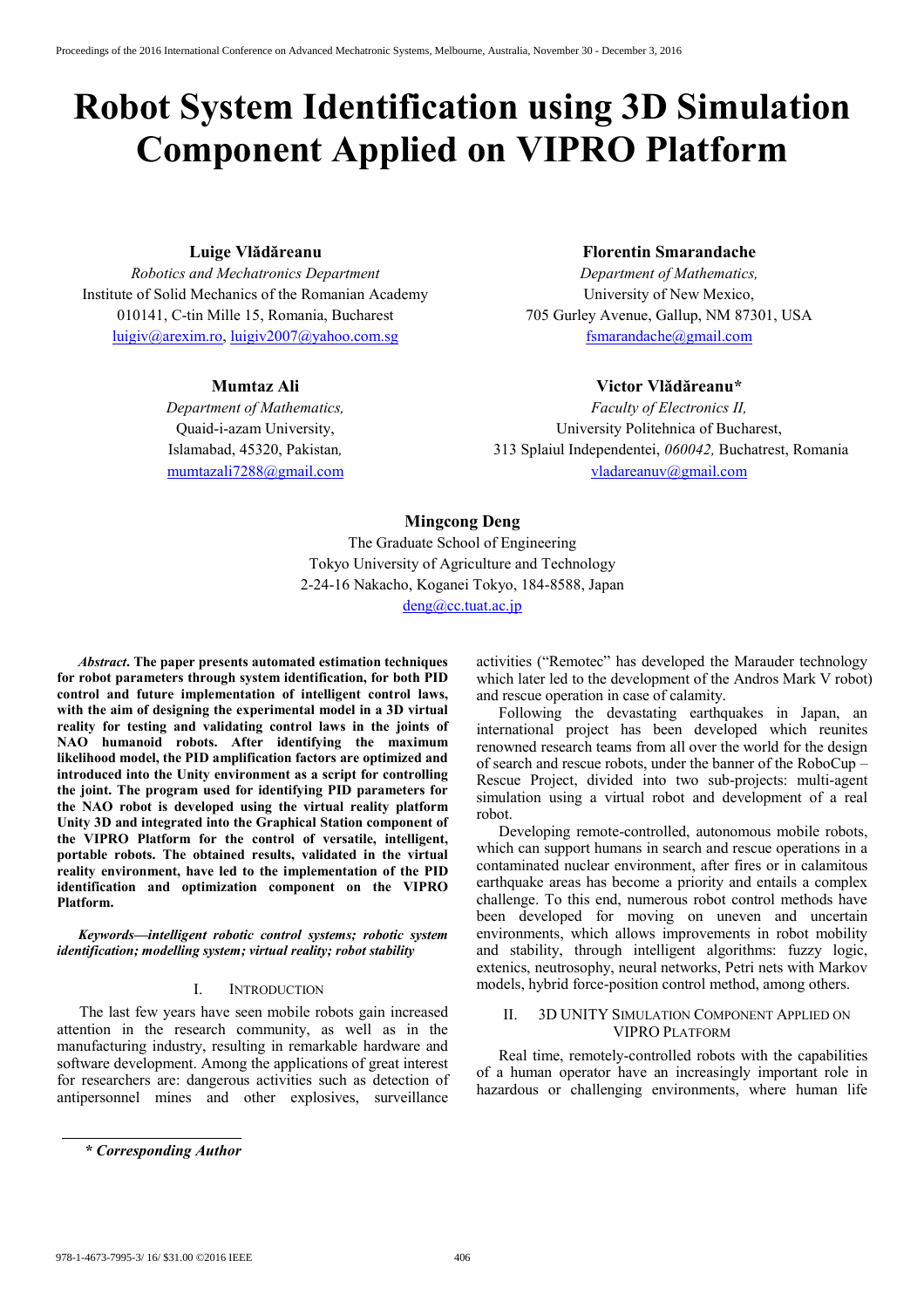might be endangered, such as nuclear contamination areas, fires and earthquake zones [1 - 3].

Research in these fields have led to an accumulation of important expertise regarding robot movement in virtual environments, with improvements in navigation, obstacle avoidance, high fidelity environment simulation, etc., but lacking the environment – virtual robot – robot interactions. In this context by developing an innovative platform [4 - 7], the VIPRO Platform has been conceived for brings virtual robots into the real world, mainly consisting in the projection into a virtual environment of the robot mechanical structure, and communicate in real time through a high-speed interface with real robotic control systems, in order to improve performances of the robot control laws. The result is a versatile, intelligent, portable robot platform (VIPRO), which allows improved of the robot motion and stability performance in a virtual and real environment on uneven and unstructured terrain for mobile, autonomous, intelligent robots, such as the NAO robots, or in particular the search and rescue robots RABOT.



Figure 1. VIPRO Platform Architecture

The VIPRO Platform architecture for modelling and simulation of mobile robots is based on the virtual projection method [6, 8-11], through which robotics and mechatronics systems are developed in a virtual environment.

The technical solution, presented in an open architecture real time control structure (Figure 1), contains the main modules of the VIPRO Platform. The intelligent control interface module uses advanced control strategies adapted to the robot environment such as extended control (extenics) [12 - 14] , neutrosophic control [15 - 18], human adaptive mechatronics, etc., implemented through computational techniques for fast processing and real time communication. The following intelligent control interfaces have been designed and implemented on the VIPRO Platform: neutrosophic robot control interface (ICNs), extended control interface for robot extenics control (ICEx) and the neural network interface (INN) for dynamic hybrid force position control DHFPC [19, 20].

The two main components of the VIPRO Platform are the workstation "Engineering Station" for the PLC classic position control of robot joint actuators and speed control of load actuators, and the "Graphical Station" for the development of a virtual robot environment and virtual reality for robot motion.

The VIPRO Platform has allotted 5 user stations dedicated to modelling the NAO robot using direct and inverse kinematics, modelling the RABOT robot in the Unity development environment, neutrosophic intelligent control (ICN) through the integration of the RNC method, extended control through the extenics method (ICEx) and modelling inverse kinematics in the robot motion control using fuzzy inference systems and neural networks.

For remote control in establishing the e-learning component of the VIPRO Platform, a PC server was integrated to ensure large data traffic for internet communication, with two addition workstations for end-user applications.

 The "Engineering Station" component is mainly aimed at integrating the AC500 development environment for programmable automate (PLC) applications, control of the application stand for the virtual projection method on 6 DOF, and testing of the intelligent neutrosophic control (ICNs), extenics control (ICEx) and dynamic hybrid force position control DHFPC interfaces.

After testing, these are integrated in real-time control of a new robot with improved performance and stability of motion through the Graphical Station, as follows: for multi-users through the components of the VIPRO Platform consisting of Remote Control& eLearning User 1, Remote Control& eLearning User 2 or individually through the VIPRO Platform components consisting of the dedicated intelligent interfaces on the Notebook workstations, namely "Extenics Intelligent Interface Notebook", "Neutrosophic Intelligent Interface Notebook" and "Neural Network Intelligent Interface Notebook".

Using 3D UNITY Simulation Component Applied to the VIPRO Platform, the paper presents automated estimation techniques for robot system identification.

## III. AUTOMATED TECHNIQUES FOR PARAMETER ESTIMATION

#### *A. Identification of PID parameters for the NAO robot*

Designing the experimental model in a virtual 3D environment for testing and validation of the PID control law parameters of the robot joints entails an accurate identification of the system model through automated parameter estimation algorithms for both the PID controller, as well as the future implementation of intelligent control laws [21 - 23].

Ensuring the stability of the experimental virtual model, using PID control in the robot joints, requires knowledge of an approximate model of the controlled process, based on which the amplification factors for the parallel PID structure are established. The model is developed through system identification algorithms using known vectors of input and related output data of the unknown system. The Unity 3D environment allows data generation for input references to a virtual robot joint and monitoring its behavior, thus obtaining the required output data. These are used for the parameter estimation of system models applied to the phenomenon. After identifying the maximum likelihood model, the amplification factors for a PID controller structure are optimized and introduced into the Unity environment as a controller script for the robot joint. The robot joint in the Unity environment is treated as a black-box system, without the need to intervene on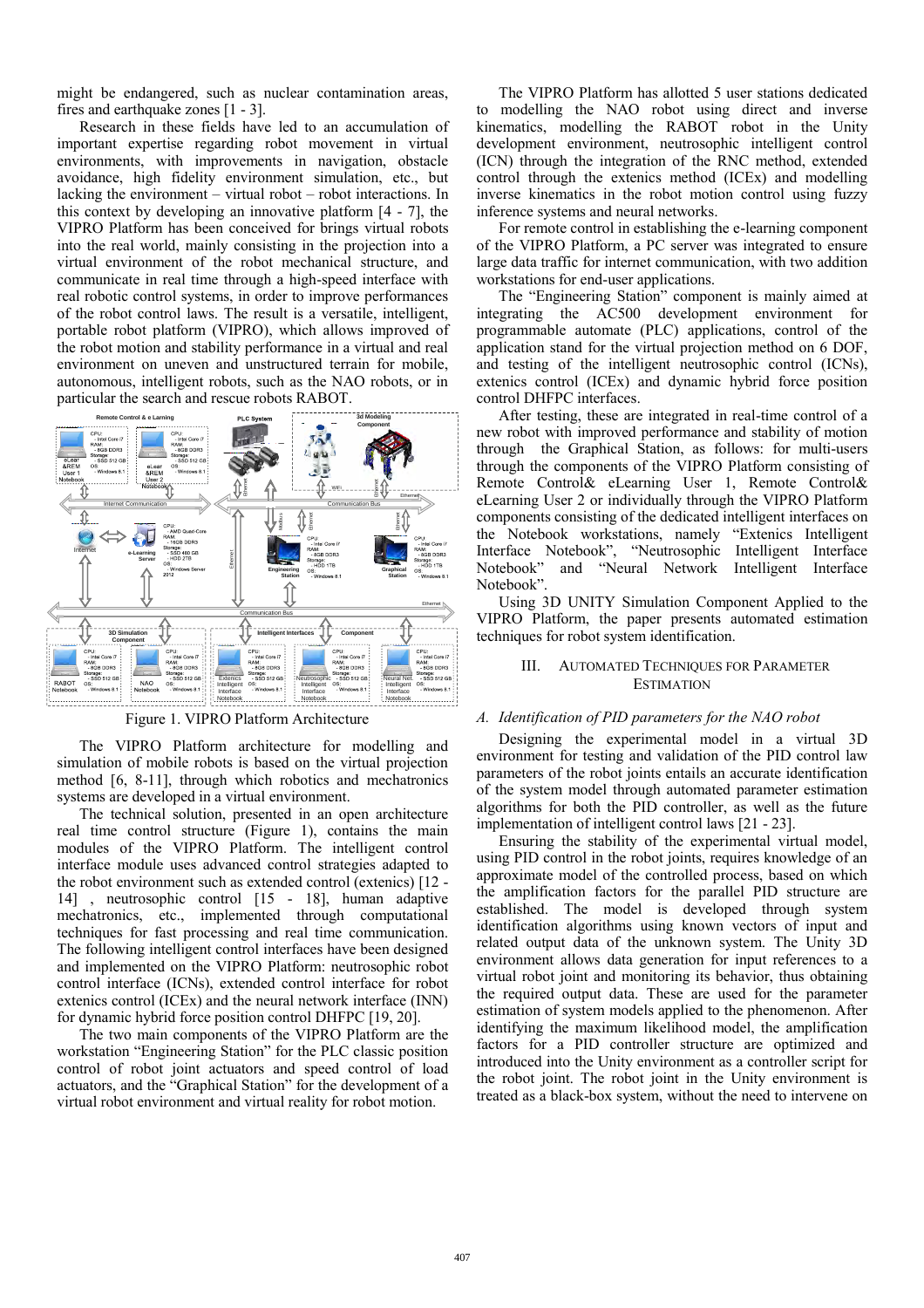the development environment's libraries or source code (as relates to understanding or modifying the physics engine).

*B. NAO Leg Joint 3D Simulation Data in UNITY* 

The two sets of data (the input and output vectors, respectively) are exported to an Excel working file in \*.csv

format, to be further imported into the numerical processing environment. An example is shown in Figure 2.

The data is imported into Matlab using the function xlsread, resulting in a data vector structure used to identify the position controlled system.



*Figure 2. Data structure exported from Unity to a \*.csv file* 

With the help of the native xlsread function, the file obtained in the Unity 3D tests can be imported into the Matlab environment for processing.

The result is shown in Figure 3, in which the data is structured as two vectors representing the reference (input variable) and the system output.

|                                                                                                                                                                                                                                                                                                                                                                                                                                                                                                                                                                                 | <b>MATLAB RZD15a</b>                                                                                                                                                      | <b>DI</b>                                                                |
|---------------------------------------------------------------------------------------------------------------------------------------------------------------------------------------------------------------------------------------------------------------------------------------------------------------------------------------------------------------------------------------------------------------------------------------------------------------------------------------------------------------------------------------------------------------------------------|---------------------------------------------------------------------------------------------------------------------------------------------------------------------------|--------------------------------------------------------------------------|
| <b>FIOIET</b><br>AOTE<br>يسب<br><b>Lui Gen Variable</b><br>Cal Find Films<br>×<br>COME VAILER<br><b>Sales</b><br>Mria 1<br><b>Charl</b><br>lemant.<br>Company                                                                                                                                                                                                                                                                                                                                                                                                                   | <b>IQI Preferences</b><br><b>PS Comments</b><br>Lail Amalyze Crow<br>7.1<br>85<br><b>E.I. Ries and Time.</b><br>* Det Path<br>-CRequest Disport<br><b>Search</b><br>Lexus | 되 고<br>$7 - 41$<br><b>Intel: Engineermining</b><br><b>William</b><br>- 2 |
| ٠<br><b>Great</b>                                                                                                                                                                                                                                                                                                                                                                                                                                                                                                                                                               | <b>Big Paradet +</b><br><b>GLASSING'S</b><br>Date company to Deal transport = 1 (2) Disc Common = Liney<br>$\sim$                                                         |                                                                          |
| UP NO (2) 23 = F.U. F Dresben: P Selfrage P Selfake P Dresects P 19931 P Unity FEL.                                                                                                                                                                                                                                                                                                                                                                                                                                                                                             | <b>Brown of Minister</b>                                                                                                                                                  | $-0$                                                                     |
| Current Folder                                                                                                                                                                                                                                                                                                                                                                                                                                                                                                                                                                  | fel<br><b>Command Window</b>                                                                                                                                              | Workspace<br>压                                                           |
| Name =                                                                                                                                                                                                                                                                                                                                                                                                                                                                                                                                                                          | New to MATLARY Sea resources for Lighting Stated.                                                                                                                         | Name is<br>Value.                                                        |
| - Et Glasse<br>$= 62,050$ mat<br>C1 (IVIma)<br>Contraint Foot and FF and Smoothfiel Pu 275 Fa 30xim<br>B Constraint Foot and FF Rel 0 5-10 0 P+273 F+30 also<br>D <sup>1</sup> Constraint Foot Ex30 Pix24 to 9 Div IS also.<br>Constraint Foot Pr 200 F LD GT also<br><b>Q</b> Constraint Foot P=250 F=30 GT slss<br><b>D</b> <sup>1</sup> Constraint Foot P+270 Fn30 GTalus<br><b>Q</b> Conditant Foot Po 300 Fu 30 OT situ.<br>controllerunat<br><b>B</b> Foot P is TV2.00x<br>9:200 Full0 5-2-4-6-0 mat.<br>Pa 250 Fu 80 G-5-D-1-51-Dayset<br>$-0.275$ Fa 30 G-3 0 c-5) milt | BLEED SIETLY SIETING SIETVY SIEDEN<br><b>BYZBUZ</b><br>312210<br><b>BIACEY</b><br>0.0188<br><b>BLETTS</b>                                                                 | $\equiv$ x<br>Johnreight                                                 |
|                                                                                                                                                                                                                                                                                                                                                                                                                                                                                                                                                                                 | Columns 891 through 900                                                                                                                                                   |                                                                          |
|                                                                                                                                                                                                                                                                                                                                                                                                                                                                                                                                                                                 | 6.1336<br>4.1752<br>4.1654<br>8.1473.<br>0.1366<br>4.1147<br>4.1857 4.1755<br>4.1441<br>4.1917                                                                            |                                                                          |
|                                                                                                                                                                                                                                                                                                                                                                                                                                                                                                                                                                                 | Columns 901 through 910                                                                                                                                                   |                                                                          |
|                                                                                                                                                                                                                                                                                                                                                                                                                                                                                                                                                                                 | 6.1640 6.1553 6.14t0<br>6.1556<br>6.1699<br>5.4168<br>4.2842<br>$2 - 0.575$<br>$-0.3779$<br>$-2/3317$                                                                     |                                                                          |
|                                                                                                                                                                                                                                                                                                                                                                                                                                                                                                                                                                                 |                                                                                                                                                                           |                                                                          |
|                                                                                                                                                                                                                                                                                                                                                                                                                                                                                                                                                                                 | Columns 911 through 920                                                                                                                                                   |                                                                          |
|                                                                                                                                                                                                                                                                                                                                                                                                                                                                                                                                                                                 | $-2.1372 -1.9632 -0.6912$<br>$\overline{u}$<br>0.9257<br>5.1633<br>1.5629<br>2.2527<br>1,6519<br>7.7747                                                                   |                                                                          |
|                                                                                                                                                                                                                                                                                                                                                                                                                                                                                                                                                                                 | Columns 921 through 930                                                                                                                                                   |                                                                          |
|                                                                                                                                                                                                                                                                                                                                                                                                                                                                                                                                                                                 | $-2.5185 - 9.6812 - 2.8875$<br>1.5229<br>$-0.7445$<br>$z = 0.9802$<br>0.1777<br>$-0.4886$<br>0.7822                                                                       |                                                                          |
|                                                                                                                                                                                                                                                                                                                                                                                                                                                                                                                                                                                 |                                                                                                                                                                           |                                                                          |
|                                                                                                                                                                                                                                                                                                                                                                                                                                                                                                                                                                                 | Columns 931 through 940                                                                                                                                                   |                                                                          |
|                                                                                                                                                                                                                                                                                                                                                                                                                                                                                                                                                                                 | 9.6646<br>0 7.4.148<br>0.1116<br>0.7809<br>$-0.6388$<br>$-0.7441$<br>$-0.3226$<br>$\sim$                                                                                  |                                                                          |
|                                                                                                                                                                                                                                                                                                                                                                                                                                                                                                                                                                                 | Columns 941 Chrough 930                                                                                                                                                   |                                                                          |
|                                                                                                                                                                                                                                                                                                                                                                                                                                                                                                                                                                                 | $9.351 -$<br>$0 - 0.4911$<br>$-0.3765$<br>$-0.1667$<br>0.3426<br>5.5832<br>0.5730<br>$-3.232$<br>$-5 - 1615$                                                              |                                                                          |
|                                                                                                                                                                                                                                                                                                                                                                                                                                                                                                                                                                                 | Columns 931 through 960                                                                                                                                                   |                                                                          |
|                                                                                                                                                                                                                                                                                                                                                                                                                                                                                                                                                                                 |                                                                                                                                                                           |                                                                          |
|                                                                                                                                                                                                                                                                                                                                                                                                                                                                                                                                                                                 | $-0.4601$ $-0.0556$<br>0.ZWIL<br>0.0395 0.2598<br>$-0.1580$<br>$0.198, 0 -$<br>$-0.0142$<br>0.1751<br>0.4701                                                              |                                                                          |
|                                                                                                                                                                                                                                                                                                                                                                                                                                                                                                                                                                                 | Dotsens Wit earning 970                                                                                                                                                   |                                                                          |
|                                                                                                                                                                                                                                                                                                                                                                                                                                                                                                                                                                                 | $0 - 0.0790$<br>(7, 192)<br>$7 - 2286$<br>$-0.1786$<br>Q<br>0.1807<br>$9 - 2149$<br>-d                                                                                    |                                                                          |
|                                                                                                                                                                                                                                                                                                                                                                                                                                                                                                                                                                                 | Columns 971 through 580                                                                                                                                                   |                                                                          |
|                                                                                                                                                                                                                                                                                                                                                                                                                                                                                                                                                                                 |                                                                                                                                                                           |                                                                          |
|                                                                                                                                                                                                                                                                                                                                                                                                                                                                                                                                                                                 | - 2.<br>9.2048<br>0.0862<br>$\sim$<br>$\ddot{\circ}$<br>$\sigma$<br>o.<br>$\alpha$<br>$\Box$<br>$\sim$                                                                    |                                                                          |
|                                                                                                                                                                                                                                                                                                                                                                                                                                                                                                                                                                                 | Columne 511 through \$90                                                                                                                                                  |                                                                          |
|                                                                                                                                                                                                                                                                                                                                                                                                                                                                                                                                                                                 | 0.1677<br>2.1399<br>0.0656<br>0.1690<br>0.1542<br>o<br>0.1084<br>ıo.<br>ø                                                                                                 |                                                                          |
| Select a file to view details                                                                                                                                                                                                                                                                                                                                                                                                                                                                                                                                                   | Columns 991 through 999                                                                                                                                                   |                                                                          |
|                                                                                                                                                                                                                                                                                                                                                                                                                                                                                                                                                                                 | ×<br>$\alpha$<br>0.0656<br>0.0949<br>W, 2289<br>0.1947<br>$\sim$<br>×                                                                                                     |                                                                          |
|                                                                                                                                                                                                                                                                                                                                                                                                                                                                                                                                                                                 |                                                                                                                                                                           |                                                                          |
|                                                                                                                                                                                                                                                                                                                                                                                                                                                                                                                                                                                 | A ss                                                                                                                                                                      |                                                                          |

*Figure 3. Vector imported into the workspace*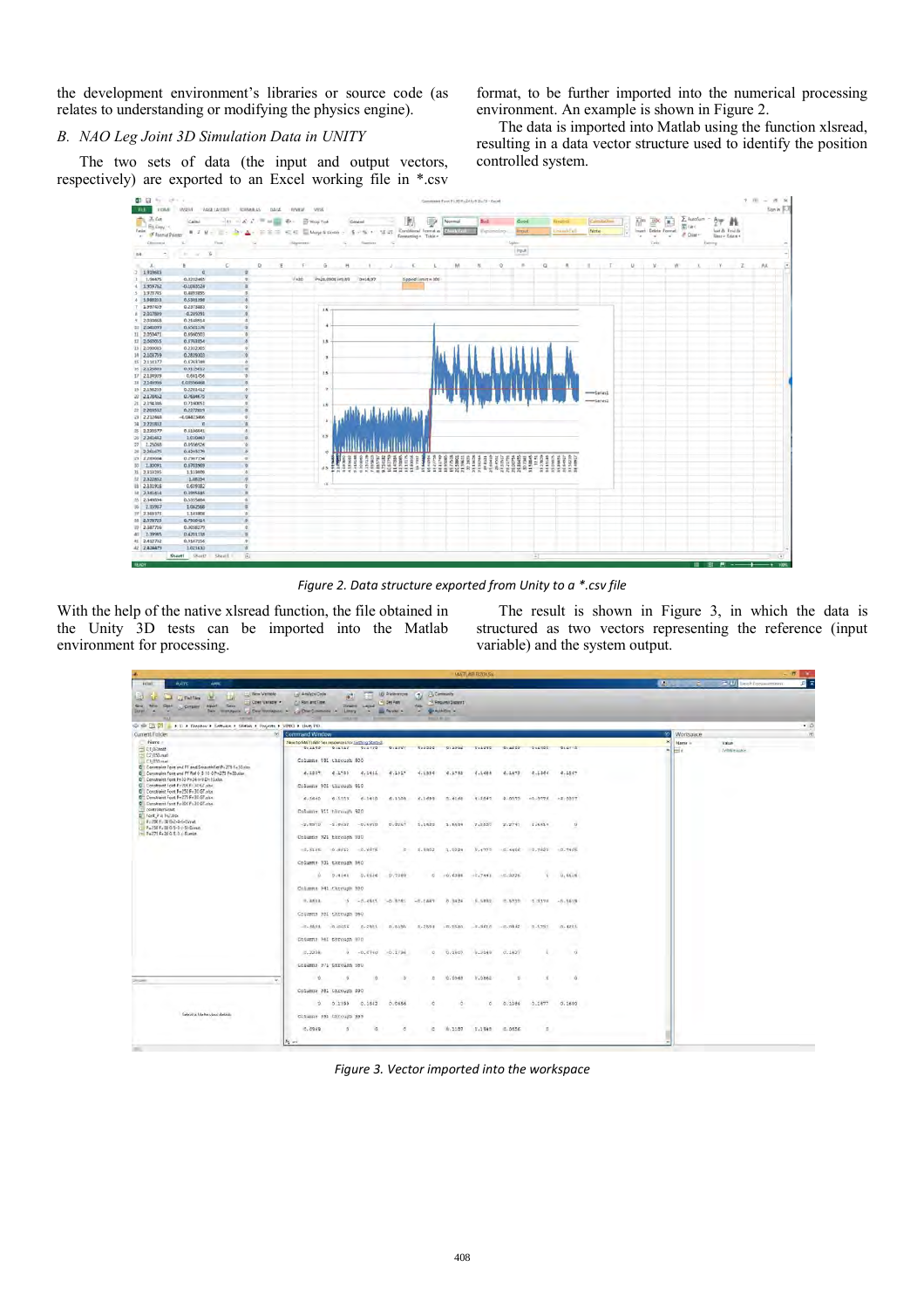## *C. Data pre-processing*

The obtained data is pre-processed, as can be seen in Figure 4, to ease the task of system identification by eliminating nonessential areas and their respective noise. For example, the

reference has a null value for the beginning of the test in order to calibrate the system. However, the acquired data shows nonzero values due to the existing noise in the simulation environment and the inexactness assumed in representing the mechanical system.



*Figure 4. Pre-processing the obtained data* 

## IV. SYSTEM IDENTIFICATION

System identification using the automated identification function from the Matlab toolbox is tried for a number of various order systems.

After the input data has been brought to a desired form and the possible noise components removed, system identification can begin in earnest. In the respective application in the Matlab programming environment are investigated a number of possible system models, with the program handling the automatic parameter identification.

Given a certain model chosen for representation, the interface optimizes automatically the model parameters using the samples from the input and output vectors (Figure 5).



*Figure 5. Model identification for two paired poles*

## *A. Control model adaptation*

For complex black-box system identification and adaptation to the nonlinear behaviour of the data set, the separate system identification interface is used. The various available options and the parameter optimization algorithms are shown in Figure 6.

## *B. Control law optimization interface*

Optimization of the PID controller in a varied number of options and of the amplification factors for each of these, which control the chosen process, is developed in the virtual environment through an intelligent control interface.

Within the existing interface, the controller type was chosen (P/PI/PD/PID), as well as the desired response for a closed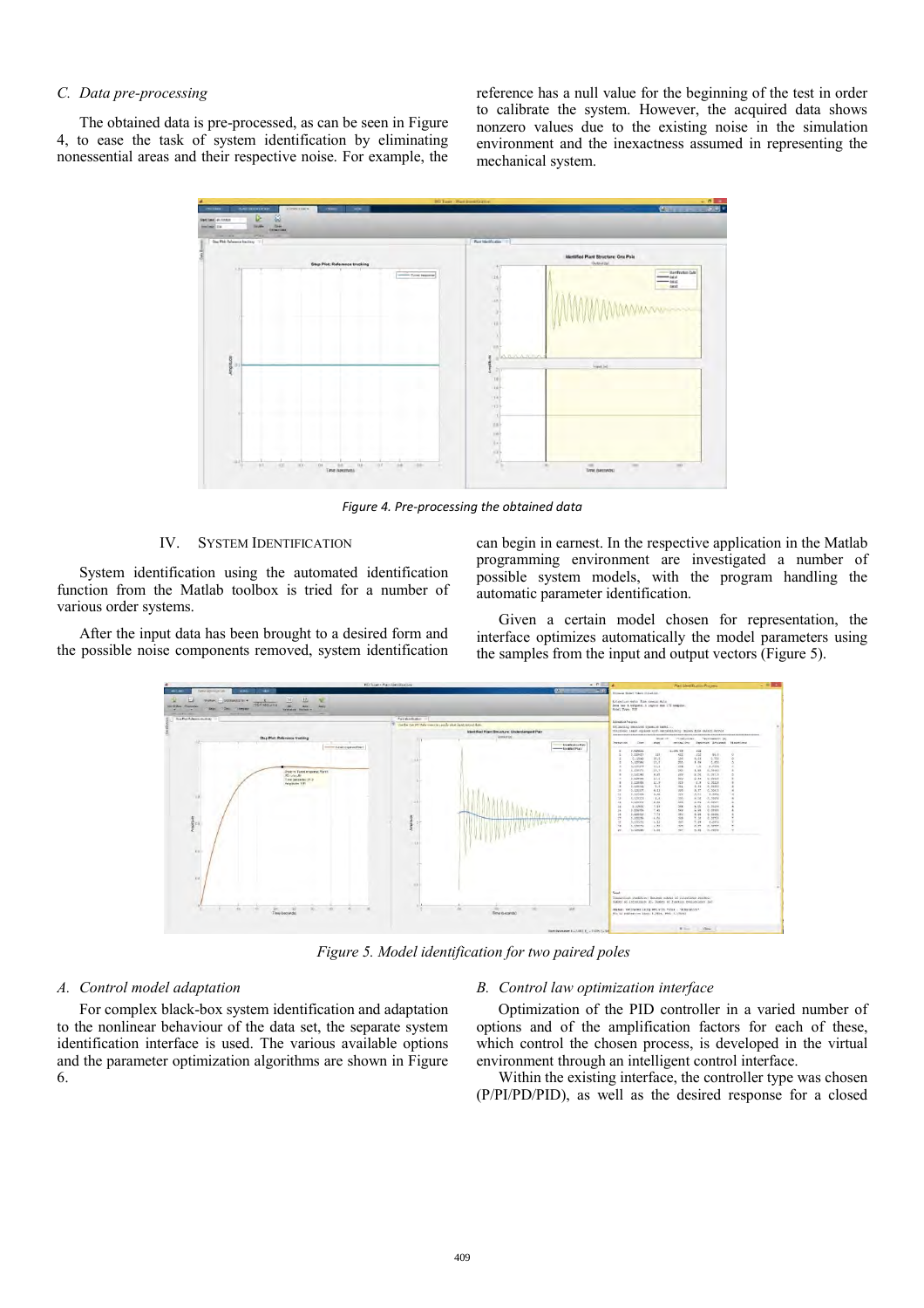loop system including this controller. The estimated result, seen within the interface in Figure 7, has allowed establishing the desired transitive response, the convergence speed and the direct adjustment of the amplification factors of the three branches of the controller.



*Figure 6. Comprehensive interface for robotic system identification*

After the theoretical validation of the model, the obtained data is exported back into the virtual reality 3D environment in Unity, in which the controller behaviour is simulated through a compiled script, which generated the amplifications determined in the Matlab control interface presented above.



*Figure 7. PID answer estimated* 

## V. RESULTS AND CONCLUSIONS

Identifying the control law parameters for the Nao walking robot, using the 3D simulation component of the virtual reality platform Unity 3D, through automated parameter estimation techniques, for both PID control and future implementations of intelligent control laws, allows an improvement in stability and robot motion control in a virtual reality environment.

By applying the virtual projection method, the improvement in robot performance is transferred from the virtual world of modelling and simulation to the real world of experimental models, representing a powerful experimental validation tool.

The PID parameter identification program for the Nao humanoid robot using the virtual reality platform Unity 3Dand the 3D simulation component are shown in Figure 8, are available for users of the VIPRO platform and accessible from the VIPRO interface, either locally or from a remote location.